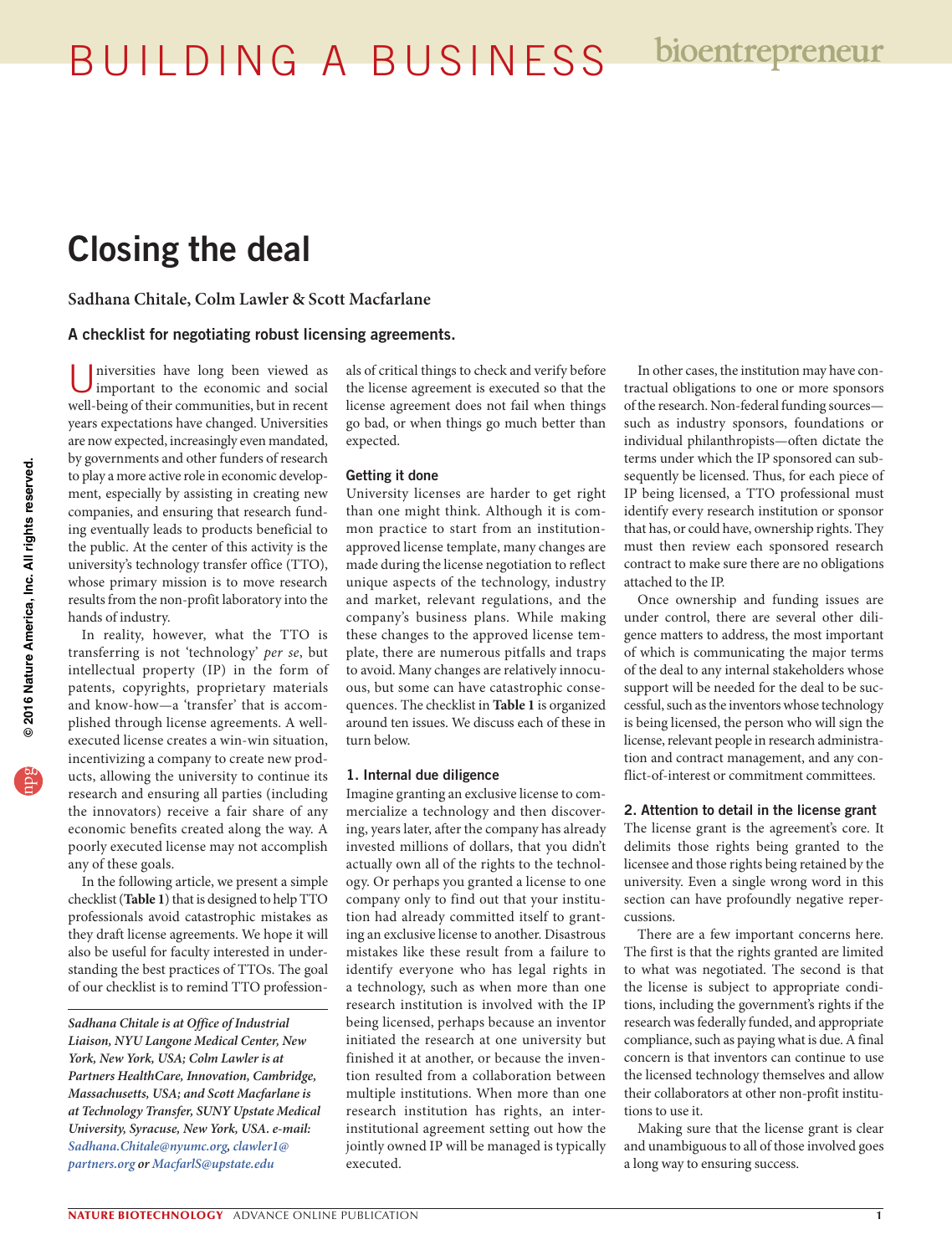# BIOENTREPRENEUR / BUILDING A BUSINESS

| Table 1 Checklist for license agreements |                                                                                                                                                                                                                                                                                                                                                                                                                                                                                                                                                                                                                                                                                                                                                                                                                                                                                                                                                                                                                                |  |
|------------------------------------------|--------------------------------------------------------------------------------------------------------------------------------------------------------------------------------------------------------------------------------------------------------------------------------------------------------------------------------------------------------------------------------------------------------------------------------------------------------------------------------------------------------------------------------------------------------------------------------------------------------------------------------------------------------------------------------------------------------------------------------------------------------------------------------------------------------------------------------------------------------------------------------------------------------------------------------------------------------------------------------------------------------------------------------|--|
| <b>Item</b>                              | <b>Details</b>                                                                                                                                                                                                                                                                                                                                                                                                                                                                                                                                                                                                                                                                                                                                                                                                                                                                                                                                                                                                                 |  |
| Internal due<br>diligence                | $\Box$ Assignments. Are they all done? Are they correct?<br>$\Box$ Ownership. Does any third party have claim to rights in the IP?<br>Have you checked the MTAs, industry- and foundation-sponsored research agreements for all PIs involved?<br>If appropriate, is an inter-institutional agreement in place?<br>□ Key internal stakeholders. Inventors, TTO head. Have they been informed and are they all on board?                                                                                                                                                                                                                                                                                                                                                                                                                                                                                                                                                                                                         |  |
| License grant                            | $\Box$ Grant conditions. Have you included appropriate "subject to" conditions (e.g., government rights, payments)?<br>$\Box$ Retained rights. Does any term in the license restrict the university's right to use the technology, collaborate or publish?<br>$\Box$ Scope. Is the granted scope actually available?<br>Are all limitations (term, field, exclusivity, territory) clearly defined and consistent with what was negotiated?                                                                                                                                                                                                                                                                                                                                                                                                                                                                                                                                                                                     |  |
| Definitions                              | $\Box$ Capture intent. Do the definitions capture the parties' clear intent?<br>$\square$ Boilerplate definitions. Are all included and unchanged?<br>$\Box$ Capitalized terms. Are they all actually defined?<br>$\Box$ New and changed definitions. Are they clear and unambiguous? Are all uses of each defined term consistent?<br>$\Box$ Interdependent definitions. Do they all work together properly to give the intended meaning?                                                                                                                                                                                                                                                                                                                                                                                                                                                                                                                                                                                     |  |
| Payments                                 | $\Box$ How and when. Is there a clear trigger and due date for every payment required under the agreement?<br>$\Box$ Equity. Are you protected from unreasonable dilution?<br>$\Box$ Deductions. If allowed, have you calculated the impact on each affected payment due?<br>$\Box$ Royalties. Is the base for calculating them clear?<br>Are they due on all possible sales of licensed products and services?<br>$\Box$ Patent expenses. Is what is due, when it is due and who pays it clear?<br>$\Box$ Consequences of non-payment. Are there penalties and other consequences for late payment or non-payment? Is termination allowed?                                                                                                                                                                                                                                                                                                                                                                                    |  |
| Sublicensing                             | $\Box$ University revenue. Are the royalties you receive on sublicensee sales and your share of sublicensee fees reasonable? Does licensee pay if<br>sublicensee doesn't?<br>$\Box$ Breach. Can you protect your interests in case of sublicensee breach (e.g., not paying royalties)?<br>$\Box$ Arbitrage opportunities. Are there any loopholes that allow the licensee to unreasonably reduce or avoid payments through sublicenses?<br>$\Box$ Limitations. Are there appropriate limitations on sublicensing?<br>$\Box$ Compulsory sublicensing. Can you force sublicensing where appropriate (unserved markets, humanitarian crises)?                                                                                                                                                                                                                                                                                                                                                                                     |  |
| Diligence/<br>reporting/<br>auditing     | $\Box$ Reasonable effort. Is it enforceably defined?<br>$\Box$ Milestones. Are your minimum expectations for development and commercialization explicit?<br>$\Box$ Remedies. Can you take appropriate action if the diligence terms are not met?<br>$\Box$ Reporting requirements. Are these adequate to ensure license compliance, including by sublicensees?<br>$\Box$ Auditing rights. Are these sufficient to verify that the amounts paid and progress reported, by licensee and sublicensee, are correct?                                                                                                                                                                                                                                                                                                                                                                                                                                                                                                                |  |
| IP management                            | $\Box$ Lead party. Is it clearly identified?<br>$\Box$ Decisions. Do you have final say? If not, are your IP interests protected? What if there is disagreement?<br>$\Box$ Expenses. Who pays, and when? Are all expenses covered? If you pay, can you control expenses?<br>$\Box$ Infringement. Do you have appropriate control over litigation, especially if there are multiple licensees? Do you get a reasonable share of any<br>recovery no matter who brings suit?<br>$\Box$ Challenge of patent. Do any terms discourage a challenge by licensee? By sublicensee?<br>$\Box$ Future inventions. Are any rights to these appropriately limited?                                                                                                                                                                                                                                                                                                                                                                          |  |
| Termination                              | $\Box$ Right to terminate. Are you sure you can terminate the license under the most likely scenarios?<br>$\Box$ Triggers. Are the triggers for termination clear? For breach? For non-payment?<br>$\Box$ Cure. Is an appropriate cure period specified for each type of breach?<br>$\Box$ Dispute resolution. If there is an arbitration clause, is that your only remedy?<br>$\Box$ Survival. Do all appropriate terms survive? Are post-termination sales time-limited? Do you receive royalties on those sales?<br>$\Box$ Right to data. Do you get appropriate rights to results or data generated before termination?                                                                                                                                                                                                                                                                                                                                                                                                    |  |
| Institutional<br>risk manage-<br>ment    | $\Box$ Ownership. Have you verified that you can license the IP as granted?<br>$\Box$ Scope of warranties. Have you warranted anything beyond your control (actions of inventors)?<br>$\Box$ Freedom to operate. Have you warranted fitness for purpose or freedom to operate, and if so, can you really?<br>$\Box$ Liability limits. Is there any limit to your liability under the license? To your licensee's?<br>$\Box$ Licensee checkup. Have you verified licensee's intent and representations? Are you protected if misrepresented?                                                                                                                                                                                                                                                                                                                                                                                                                                                                                    |  |
| Closing the<br>deal                      | $\Box$ If you have changed the indemnification language, did you get written approval?<br>$\Box$ If the insurance limits have been changed, did you get written approval from the risk management team?<br>$\Box$ If research is funded under the license, has the budget been approved (correct indirect and fringe rates)?<br>$\Box$ Does your boss know, and approve of, the major terms?<br>$\Box$ Is the PI okay with the major terms, any PI or inventor obligations, and the licensee?<br>$\Box$ is the list of licensed IP correct and up-to-date at the time of signing?<br>$\Box$ If the amount of past patent expenses to reimburse is specified, is it up-to-date and correct at signing?<br>$\Box$ For amendments, have you cross-checked the new terms with the original agreement?<br>$\Box$ is the company and university address and contact information up-to-date?<br>PI, principal investigator; MTA, material transfer agreement. Checklist for licensing @ Sadhana Chitale, Colm Lawler, Scott Mcfarlane |  |

eper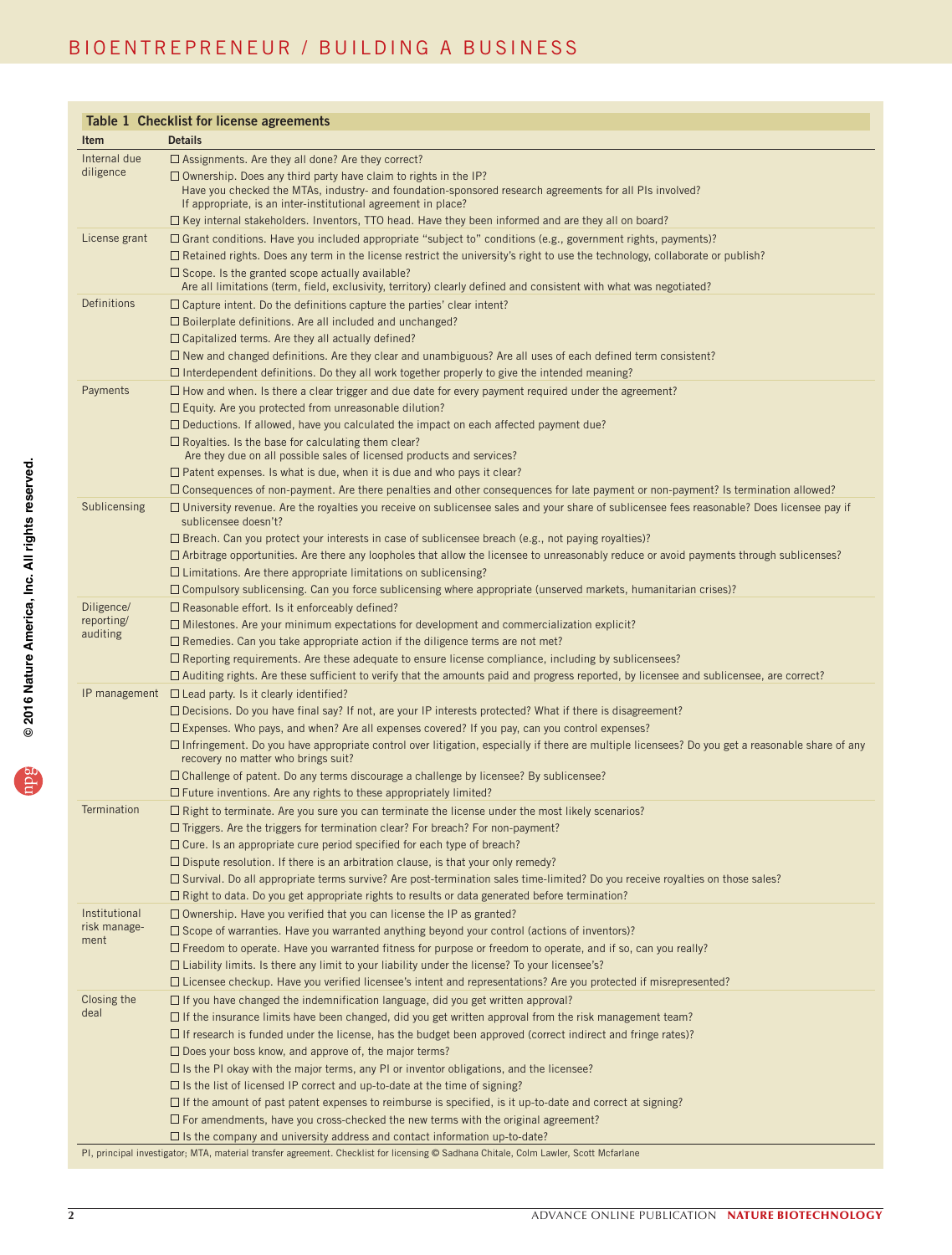## 3. Remove all ambiguity in definitions

There is no room for ambiguity in license agreements, as ambiguity is an opening for disagreement and litigation. TTO professionals, both licensing managers and the attorneys who advise them, should wring every last drop of ambiguity from their license agreements. One way they do this is by creating 'Defined Terms'—these are usually designated by capitalization and, initially, quotation marks. Defined Terms are given explicit meaning in the agreement, which tells the reader how to interpret them.

Although the creation of Defined Terms can reduce ambiguity, it can also create its own problems, not least because the meaning of one Defined Term often depends upon the meaning of one or more other Defined Terms. The Defined Terms should thus form a cohesive linguistic scaffold for the whole agreement, as they determine how a license agreement will be interpreted in the unfortunate event of a dispute. It is therefore essential that they are constructed in a way that unambiguously captures the intent of the parties and are used consistently throughout the contract.

#### 4. Who gets paid, when?

Research institutions hope that their licensing efforts will generate income to support their research activities in addition to leading to the creation of products that benefit the public. Companies generally do the heavy lifting involved in commercialization and therefore receive the greater part of any resulting financial benefits. However, the university, as a source of the innovation and owner of the IP, also deserves a reasonable share of those financial benefits. The financial consideration section of the license specifies what share the university, and thus the inventors, will receive. In addition, because license revenue is a key metric of TTOs, the payment section is the part of the license most likely to be reviewed by stakeholders unfamiliar with the deal, such as trustees. It is therefore crucial for the TTO professional to get the payment section right.

Payments are usually divided into fixed and variable payments. Fixed payments, such as upfront and yearly fees, are due in set amounts by established dates, while variable payments, which usually include milestone payments, sublicensing fees and royalties, are due only upon the occurrence of certain events, such as achieving a development milestone or selling licensed products. When variable payments are due and how much will be paid must be clearly defined. The payment terms must also spell out things such as which exchange rate to use when calculating royalties due the university on sales

| <b>Table 2 Checklist for faculty</b>    |                                                                                                                                                                                                         |  |
|-----------------------------------------|---------------------------------------------------------------------------------------------------------------------------------------------------------------------------------------------------------|--|
| Aspect                                  | <b>Details</b>                                                                                                                                                                                          |  |
| IP                                      | Is a biological substance, material or other background IP acquired from another<br>sponsor or another third party being used?                                                                          |  |
|                                         | Is any IP likely to result from this research that may need protection in the form of<br>patents or copyrights?                                                                                         |  |
|                                         | Will copyrighted material be used, such as software which has 'use' restrictions? If<br>yes, please provide below the name, owner and any use restrictions.                                             |  |
|                                         | For sponsored research agreements, have you put your academic collaborators on<br>notice that some future IP might be the subject of an option granted to a sponsor?                                    |  |
| External<br>collaborations and          | Will you need to collaborate with another university to conduct the research plan<br>sponsored by the company?                                                                                          |  |
| sponsorship                             | Are other sponsors supporting the research underlying the invention or asset? If<br>yes, please provide your TTO with the sponsor's name, the project account number<br>and other relevant information. |  |
| Contractual<br>obligations              | Will you or someone else from your laboratory consult for the company? If yes, have<br>you provided your TTO with a copy of this consulting agreement?                                                  |  |
|                                         | Some sponsored agreements may require you and your laboratory members to sign<br>CDAs. Have you informed your laboratory members of this requirement?                                                   |  |
|                                         | Have you informed the Conflicts Committee of your desire to engage in sponsored<br>research for a particular company?                                                                                   |  |
| CDA, confidential disclosure agreement. |                                                                                                                                                                                                         |  |

in another country and what happens if payments are late, or don't occur at all.

In addition, the university must retain a right to audit the books of a licensor to verify the accuracy of payments received. All of this and more has to be addressed to ensure that the university receives the financial rewards it has negotiated.

# 5. Clarify sublicensing terms

Sometimes the licensee is not the commercial entity, or at least not the only entity, that will be involved in the commercialization of licensed products. For example, the licensee's expertise may be in product development, and it may want to hand off sales and distribution to a company already established in the marketplace. Or, the technology can be used in products for several different markets, only one of which the licensee intends to develop. In these and other cases, the licensee may want to grant a sublicense to another company (the sublicensee).

Under a well-constructed agreement, the university's financial return will be similar whether the technology is commercialized by the licensee alone or with the assistance of a sublicensee, but if the sublicensing terms of the agreement are poorly constructed, the university may receive little or no financial benefit from sales by sublicensees. To prevent this and other adverse outcomes, license agreements must clearly state what rights may be sublicensed and to whom, how the university's share of sublicensing revenues is calculated and who is ultimately responsible for paying it, and what happens in case of a breach by the sublicensee. The license must also require that sublicensees

provide sufficient information, either directly or through the licensee, for their activities, sales and compliance to be monitored.

Other considerations are whether university approval is required before sublicensees can themselves grant sublicenses (it typically is required), what happens if a third party wants to commercialize the licensed technology in a market the licensee is not addressing (compulsory sublicensing) and whether the licensee can be compelled to offer a reasonable sublicense to an organization addressing a crisis, such as the AIDS crisis in sub-Saharan Africa.

## 6. Set diligence terms that outline objectives and milestones

TTOs strive to license technology only to companies that are willing and able to bring products to market in a reasonable time frame. To ensure such timely commercialization, particularly by exclusive licensees, the agreement needs to spell out the university's expectations.

This is the purpose of the diligence terms, which lay out what the company must accomplish, and by when it must accomplish them, to maintain its license. These can include objectives that both the company or a sublicensee must achieve by specific dates, such as regulatory milestones or reaching certain sales levels, and general obligations, such as making good faith attempts to sell products in each major market. It is crucial that the license states what the university can do if the company doesn't meet its obligations, especially if it appears the company's commercialization efforts will ultimately fail.